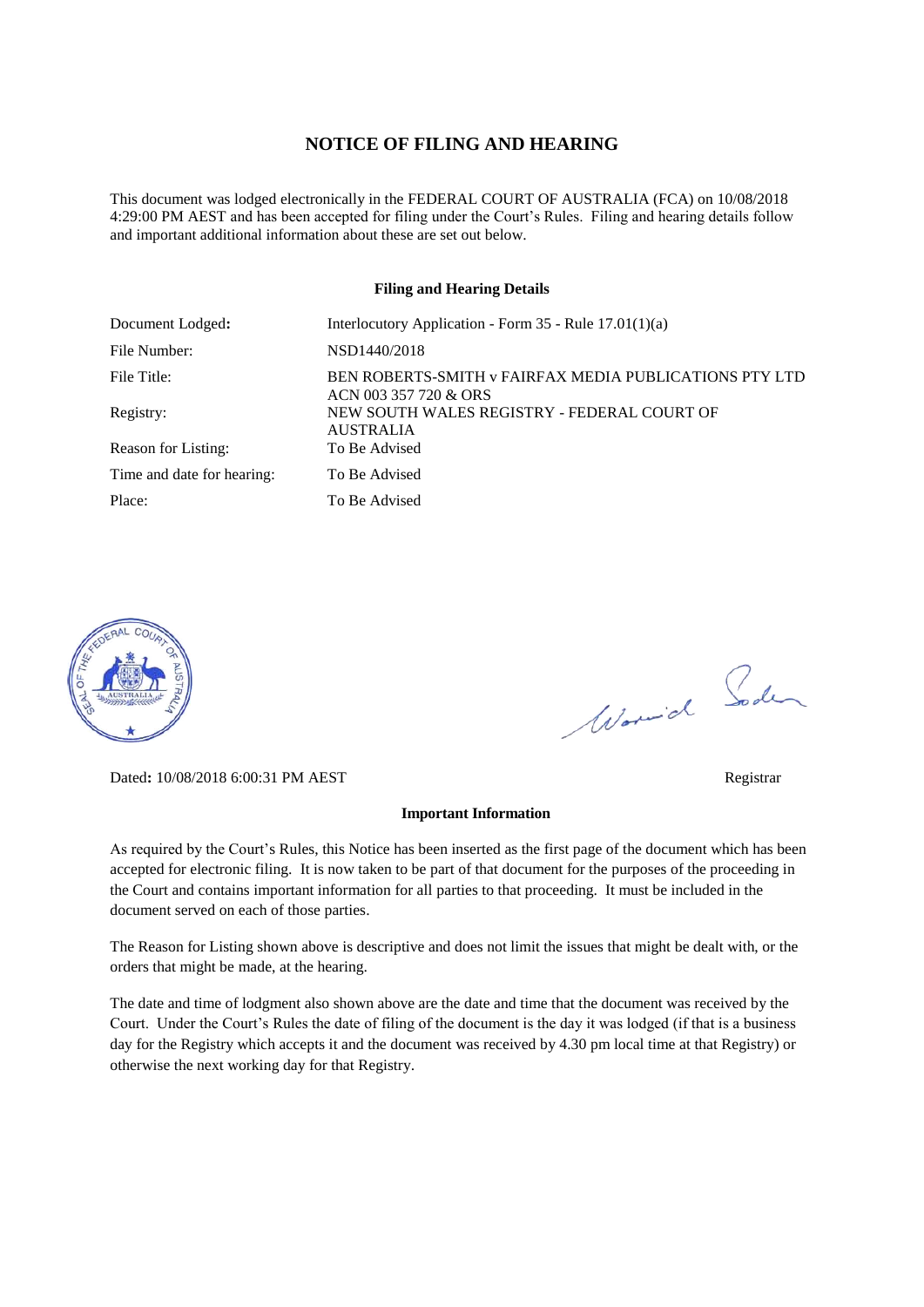Form 35 Rule 17.01(1)

# **Interlocutory application**

 $H = \begin{pmatrix} 1 & 1 & 1 \\ 0 & 1 & 1 \\ 0 & 1 & 1 \end{pmatrix}$ No. of 2018

Federal Court of Australia District Registry: New South Wales Division: General Division

### **Ben Roberts-Smith**

Applicant

**Fairfax Media Publications Pty Limited ACN 003 357 720** & Ors Respondents

To the Respondent

The Applicant applies for the interlocutory orders set out in this application.

The Court will hear this application, or make orders for the conduct of the proceeding, at the time and place stated below. If you or your lawyer do not attend, then the Court may make orders in your absence.

| Time and date for hearing:                                                  |  |  |  |
|-----------------------------------------------------------------------------|--|--|--|
| Place:                                                                      |  |  |  |
| The Court ordered that the time for serving this application be abridged to |  |  |  |

Date:

Signed by an officer acting with the authority of the District Registrar

{00404328.doc-v}

| Filed on behalf of (name & role of party)<br>Prepared by (name of person/lawyer) |                                    | Ben Roberts-Smith, Applicant<br>Mark Geoffrey O'Brien |  |     |  |
|----------------------------------------------------------------------------------|------------------------------------|-------------------------------------------------------|--|-----|--|
|                                                                                  |                                    |                                                       |  |     |  |
| Tel                                                                              | 02 9216 9828                       |                                                       |  | Fax |  |
| Email                                                                            | mark.obrien@markobrienlegal.com.au |                                                       |  |     |  |
| <b>Address for service</b><br>(include state and postcode)                       |                                    | Level 3, 44 Martin Place<br>Sydney NSW 2000           |  |     |  |

[Form approved 01/08/2011]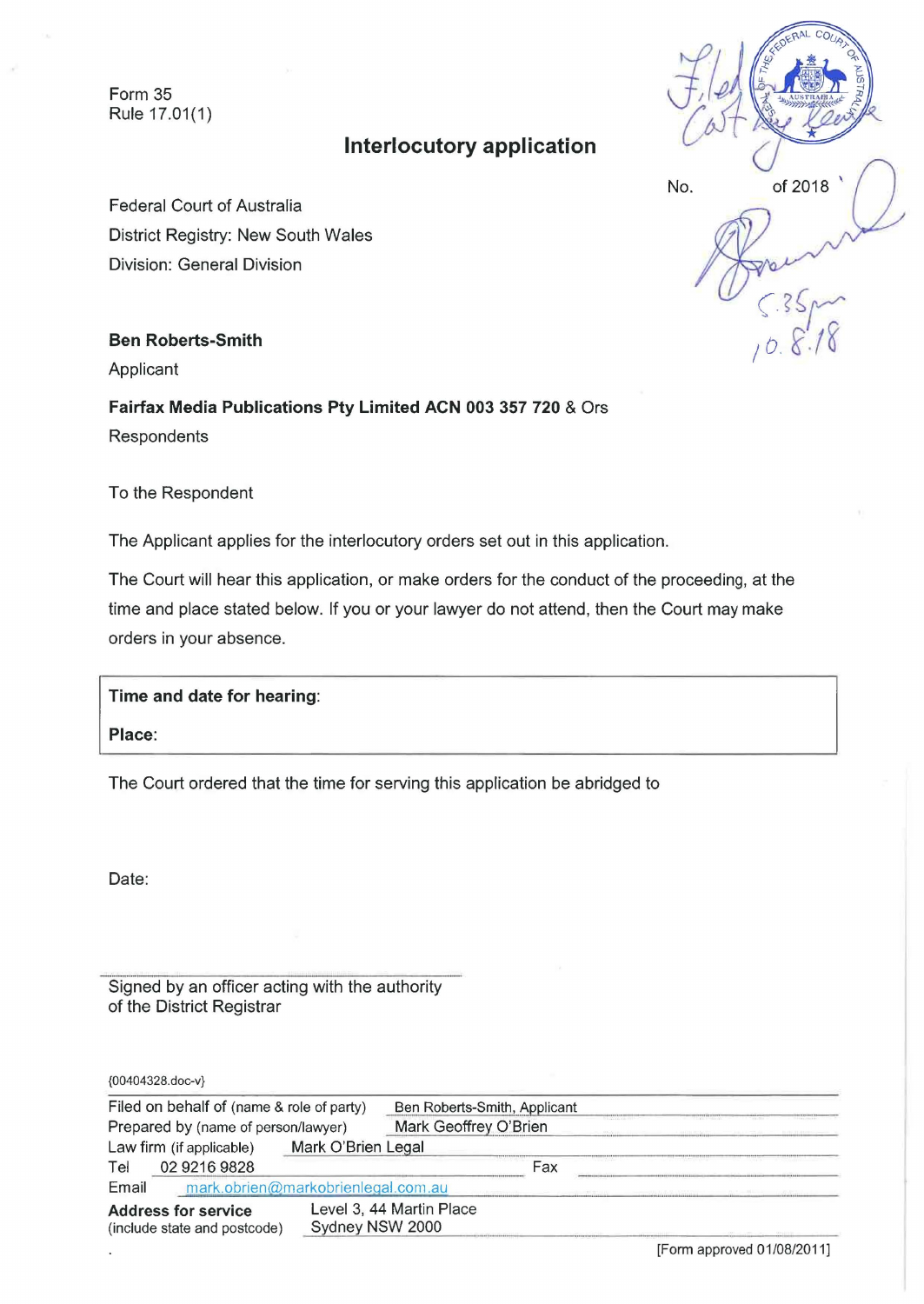

### **INTERLOCUTORY APPLICATION**

#### **Procedural Orders**

- 1. Upon the Solicitor for the Applicant undertaking to pay the requisite filing fees, the Applicant have leave to file in Court:
	- (a) the Originating Process dated 10 August 2010;
	- (b) this Interlocutory Application dated 10 August 2010;
	- ( c) the Affidavit of Mark O'Brien dated 10 August 2010,

(collectively, the **Court Documents).** 

- 2. An order that the leave be granted for the Interlocutory Application be returnable instanter.
- 3. An order that leave be granted pursuant to Rule 1.39 of the Federal Court Rules 2011 that the time for service of the Court Documents be waived.

### **Substantive Interlocutory Orders**

- 4. Upon the provision by the Applicant of the usual undertaking as to damages, an order that until further order requiring the Respondent to cease and remove the online publication of:
	- (a) the article entitled "Beneath the bravery: the dark secrets of our most decorated soldier" **(Article);**
	- (b) any other article that substantially copies the contents of, or repeats the allegations contained in, the Article, including under a different title, style or by-line.
- 5. Upon the provision by the Applicant of the usual undertaking as to damages, an order that until further order the Respondent be restrained from publishing any print edition of:
	- (a) the Article;
	- (b) any other article that substantially copies the contents of, or repeats the allegations contained in, the Article, including under a different title, style or byline.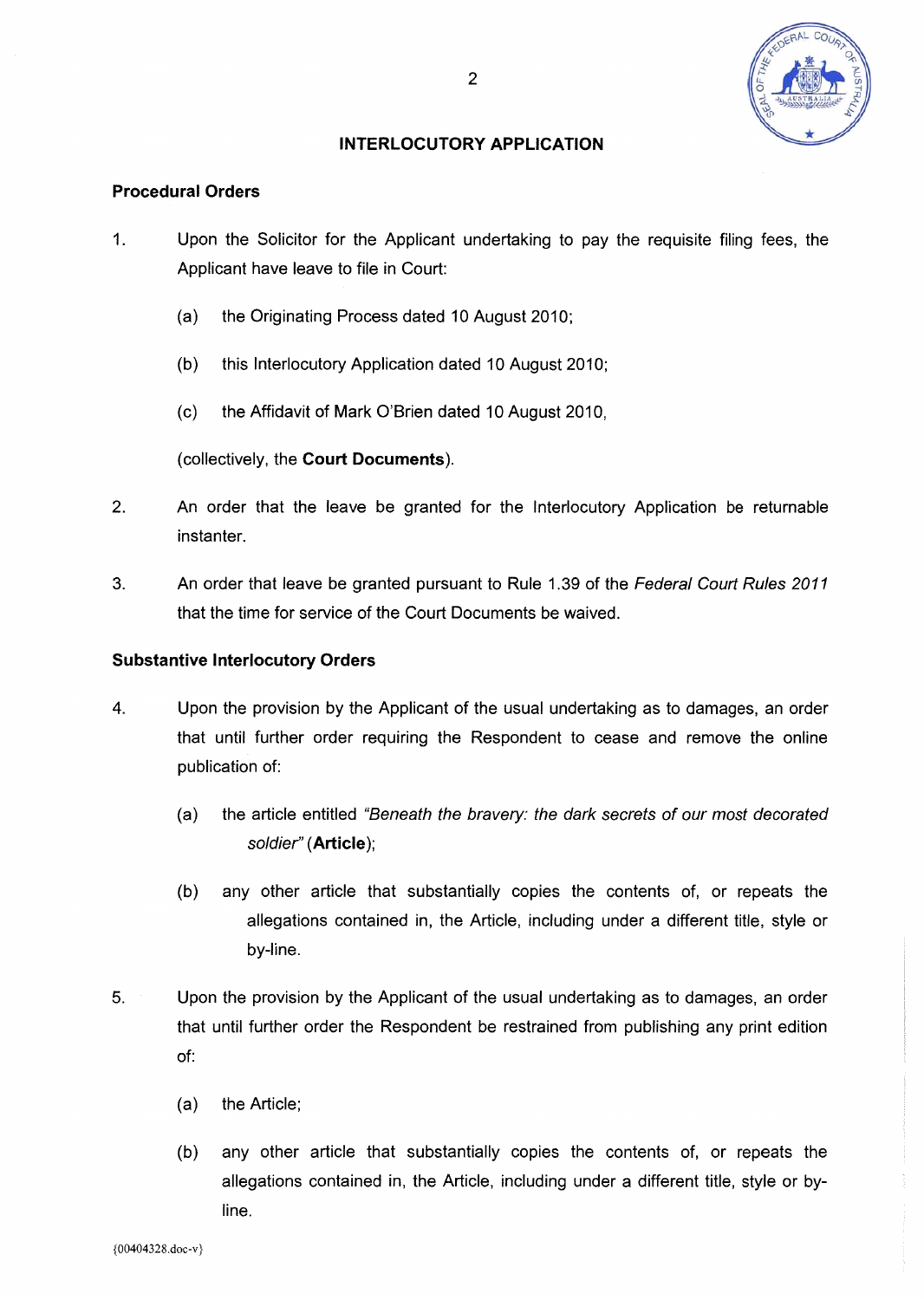

- 6. Upon the provision by the Applicant of the usual undertaking as to damages, as order that until further order the Respondent be restrained from publishing any article or information that is or would be contrary to a direction given by the Inspector-General of the Australian Defence Force pursuant to regulation 21 of the Inspector-General of the Australian Defence Force Regulations.
- 7. Upon the provision by the Applicant of the usual undertaking as to damages, an order that until further order the Respondent be restrained from publishing or disclosing any information (whether online or in print) that is:
	- (a) confidential to the Commonwealth of Australia;
	- (b) has been disclosed to the Respondents in breach of the statutory and equitable obligations of confidence applicable to the officers, servants and agents of the Commonwealth of Australia.
- 8. Such further or other orders as this Court deems appropriate.

Date: 10 August 2018

Signed by Mark Geoffrey O'Brien Lawyer for the Applicant